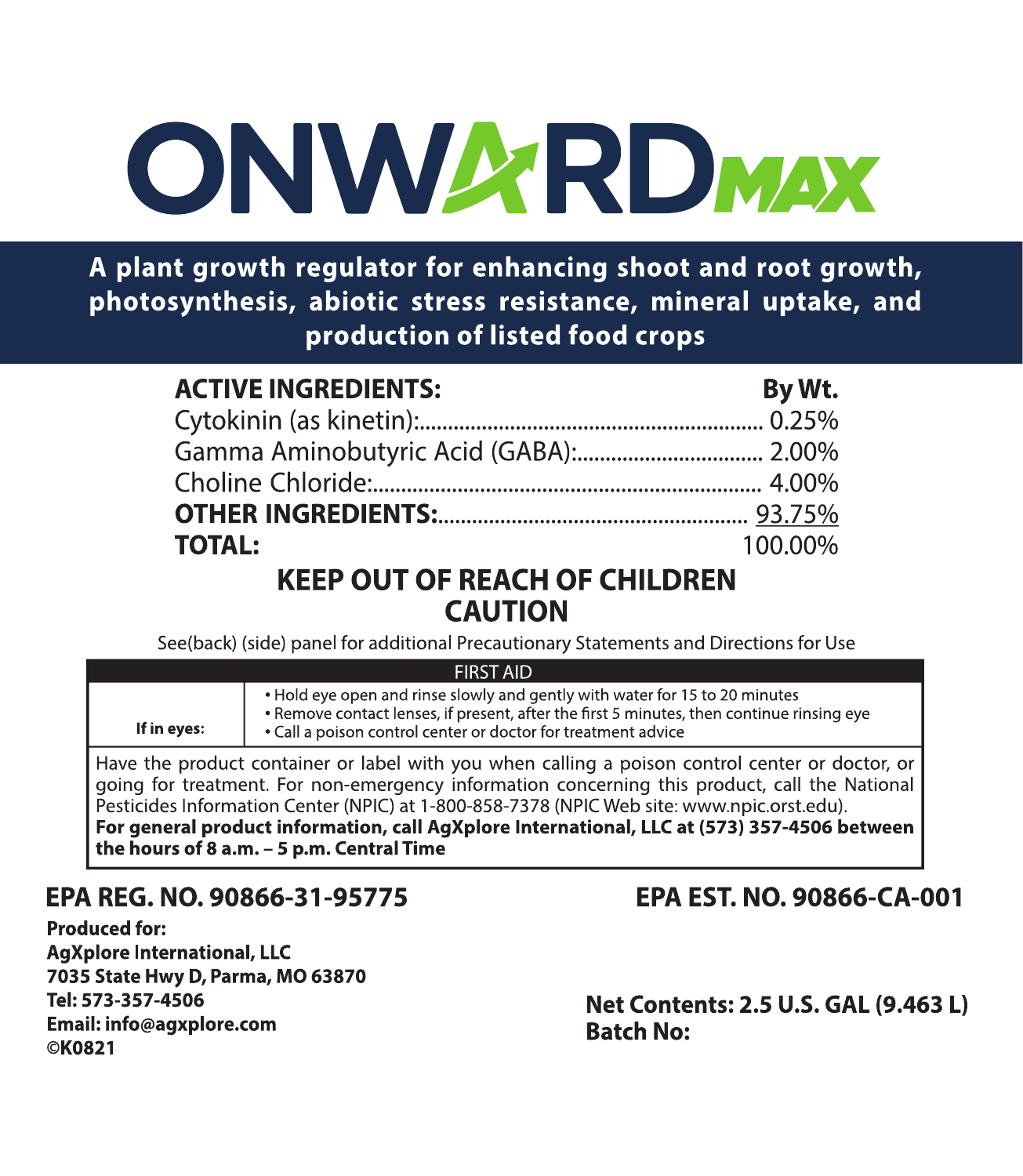## **PRECAUTIONARY STATEMENTS HAZARDS TO HUMANS AND DOMESTIC ANIMALS**

**CAUTION.** Causes moderate eye irritation. Avoid contact with eyes, skin or clothing. Wash thoroughly with soap and water after handling and before eating, drinking, chewing gum, using tobacco or using toilet.

# **PERSONAL PROTECTIVE EQUIPMENT (PPE)**

## **Applicators and other handlers must wear:**

• Long-sleeved shirt and long pants

• Shoes plus socks

Follow the manufacturer's instructions for cleaning/maintaining PPE. If no such instructions for washables, use detergent and hot water. Keep and wash PPE separately from other laundry.

# **USER SAFETY RECOMMENDATIONS**

- Users should wash hands before eating, drinking, chewing gum, using tobacco or using the toilet.
- Users should remove clothing/PPE immediately if pesticide gets inside. Then wash thoroughly and put on clean clothing.
- Users should remove PPE immediately after handling this product. Wash the outside of gloves before removing. As soon as possible, wash thoroughly and change into clean clothing.

## **ENVIRONMENTAL HAZARDS**

For Terrestrial Uses: Do not apply directly to water, or to areas where surface water is present or to intertidal areas below the mean highwater mark. Do not contaminate water when disposing of equipment wash waters or rinsate.

# **DIRECTIONS FOR USE**

It is a violation of Federal law to use this product in a manner inconsistent with its labeling. Do not apply this product in a way that will contact workers or other persons, either directly or through drift. Only protected handlers may be in the area during applications. For any requirements specific to your State or Tribe, consult the State or Tribal agency responsible for pesticide regulation.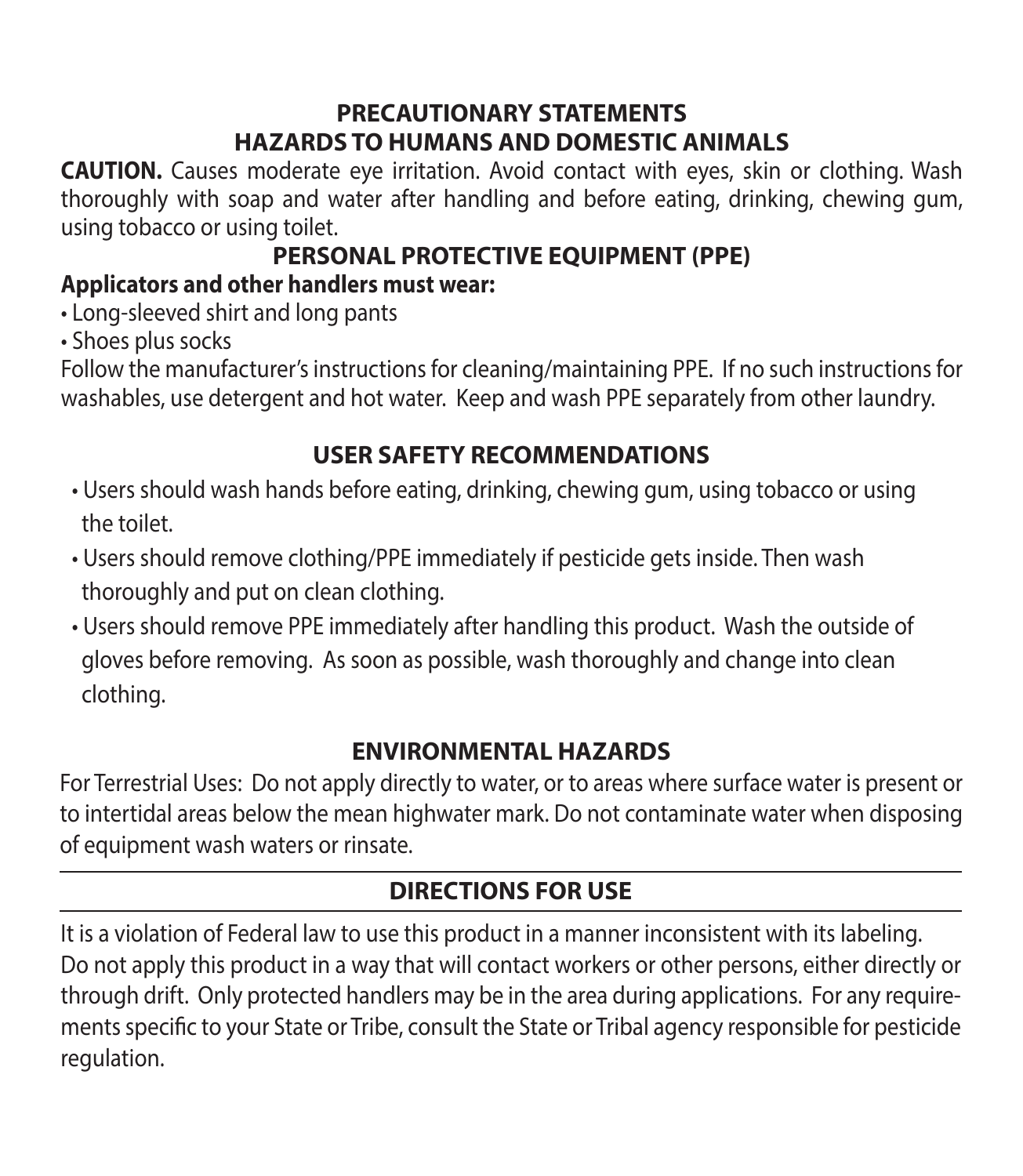## **AGRICULTURAL USE REQUIREMENTS**

Use this product only in accordance with its labeling and with the Worker Protection Standard, 40 CFR part 170. This standard contains requirements for the protection of agricultural workers on farms, forests, nurseries, and greenhouses, and handlers of agricultural pesticides. It contains requirements for training, decontamination, notification, and emergency assistance. It also contains specific instructions and exceptions pertaining to the statements on this label about personal protective equipment (PPE), notification to workers, and restricted-entry interval. The requirements in this box apply to uses of this product that are covered by the Worker Protection Standard. **Do not enter or allow worker entry into treated areas during the restricted entry interval (REI) of 4 hours.**

PPE required for early entry to treated areas (that is permitted under the Worker Protection Standard and that involves contact with anything that has been treated, such as plants, soil, or water), is: coveralls, socks, shoes, chemical resistant gloves.

#### **PRODUCT INFORMATION**

**OnWard™ MAX** is a plant growth regulator for enhancing shoot and root growth, photosynthesis, abiotic stress resistance, and mineral uptake. **OnWard™ MAX** is specifically designed to enhance fruit/grain growth on the crops listed below. It supports the development of reproductive tissues, pollination of flowers and retention of seeds and fruits. The fortified cytokinin in **OnWard™ MAX** allows better management of yield and quality for production of labeled crops.

Always make a sample of **OnWard™ MAX** and other products to determine tank mix compatibility prior to application.

Mix the specified amount of **OnWard™ MAX** in water to create a 0.5% solution and apply with sufficient volume for uniform and thorough coverage of foliage and/or fruit. Due to reduced coverage with gallonage of 5 gallons per acre or less, aerial application requires a minimum dose of 6.4 oz./acre (see footnote (3) below). Refer to the specific mixing rates in the table below.

| <b>CROP/CROP GROUP</b>                                 | <b>GROUND</b>            |                      | <b>AIR</b>               |                      |
|--------------------------------------------------------|--------------------------|----------------------|--------------------------|----------------------|
|                                                        | <b>Adequate Coverage</b> | <b>Best Coverage</b> | <b>Adequate Coverage</b> | <b>Best Coverage</b> |
| Field Crops, Miscellaneous                             | 10.0                     | 20.0                 | 2.0                      | 5.0                  |
| Berry and Small Fruits,<br>Vegetables, Vines           | 25.0                     | 100.0                | 5.0                      | 10.0                 |
| Pome Fruits, Stone Fruits,<br>Tree Crops and Tree Nuts | 50.0                     | 100.0                | 10.0                     | 20.0                 |
| Citrus                                                 | 50.0                     | 100.0                | 10.0                     | 20.0                 |

#### **Generally Recommended Spray Volume (Gal/Acre)**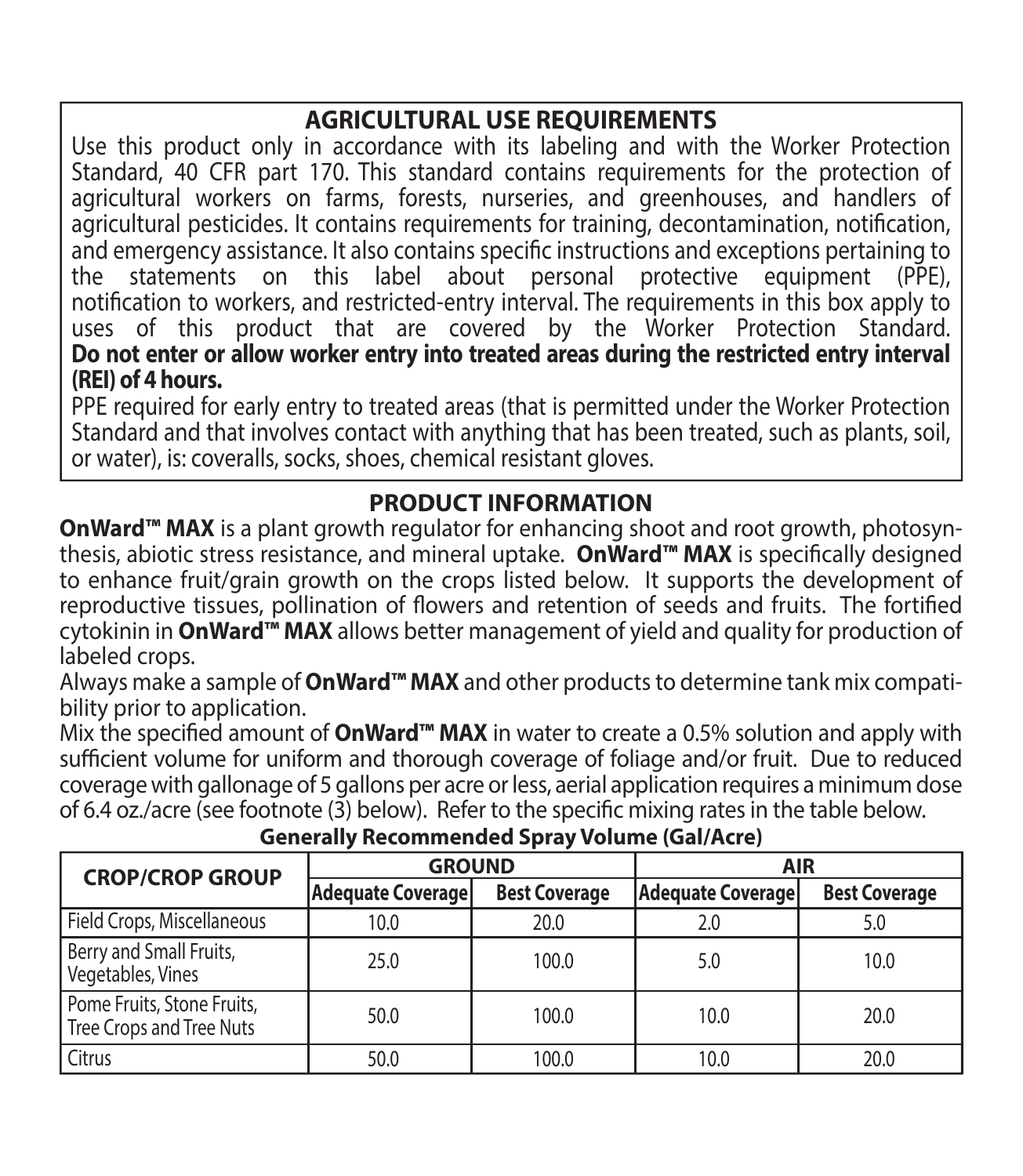| <b>APPLICATION INSTRUCTIONS</b>                                                                     |                                                                                                                                        |                           |                                                       |  |
|-----------------------------------------------------------------------------------------------------|----------------------------------------------------------------------------------------------------------------------------------------|---------------------------|-------------------------------------------------------|--|
| <b>Crop/Crop Group</b>                                                                              | <b>Application Timing</b>                                                                                                              | Rate/Acre                 | <b>Ground Application</b><br><b>Water Volume/Acre</b> |  |
| Brassica Vegetables Group.<br>[Crops such as Broccoli, Cauliflower,<br>Cabbage, and Mustard greens] | 1 <sup>st</sup> application: at pre-button stage                                                                                       | 16.0 to 25.6 fl. oz. (3)  | 25.0 to 40.0 gal.                                     |  |
|                                                                                                     | 2 <sup>nd</sup> application: 21 days after first application                                                                           |                           |                                                       |  |
| Bulb Vegetables Group.<br>[Crops such as Garlic, Leek, and Onion]                                   | 1 <sup>st</sup> application: at 4-6 leaf stage                                                                                         | 16.0 to 32.0 fl. oz.      | 25.0 to 50.0 gal.                                     |  |
|                                                                                                     | 2 <sup>nd</sup> application: can be made after bulb bulking<br>begins                                                                  |                           |                                                       |  |
| Cotton, acala, pima, and short staple                                                               | 1 <sup>st</sup> application: at first bloom                                                                                            | 6.4 to 16.0 fl. oz. $(3)$ | 10.0 to 25.0 gal.                                     |  |
| varieties                                                                                           | 2 <sup>nd</sup> application: 14-21 days later if needed.<br>When combining with fungicides, assure<br>thorough coverage.               |                           |                                                       |  |
| Coffee                                                                                              | Apply at beginning of flowering: additional<br>applications may be made at 30-day interval<br>hebeen za                                | 32.0 to 64.0 fl. oz.      | 50.0 to 100.0 gal.                                    |  |
| Cucurbit Vegetables Group.                                                                          | 1st application: at early fruiting stage                                                                                               | 9.6 to 38.0 fl. oz. $(3)$ | 15.0 to 60.0 gal.                                     |  |
| [Crops such as Cucumber, Cantaloupe,<br>Honeydew, Muskmelon, Summer squash,<br>and Watermelon1      | 2 <sup>nd</sup> application: as needed, 21 days after first<br>application                                                             |                           |                                                       |  |
| Fruiting Vegetables Group.                                                                          | 1 <sup>st</sup> application: at bloom                                                                                                  | 9.6 to 38.0 fl. oz. (3)   | 15.0 to 60.0 gal.                                     |  |
| [Crops such as Tomato, Eggplant, and<br>Pepper]                                                     | 2 <sup>nd</sup> application: as needed, 21 days after first<br>application                                                             |                           |                                                       |  |
| Pome Fruits Group.<br>[Crops such as Apple and Pear]                                                | 1 <sup>st</sup> application: post thinning unless<br>diminished bloom creates a need to save fruit.<br>then first application at bloom | 32.0 to 64.0 fl. oz.      | 50.0 to 100.0 gal.                                    |  |
|                                                                                                     | 2 <sup>nd</sup> application: as needed, 21 days after first<br>application                                                             |                           |                                                       |  |
| Small Fruits Group.<br>[Crops such as Blackberry, Blueberry,<br>Raspberry, and Strawberry]          | 1st application: at bloom                                                                                                              | 16.0 to 48.0 fl. oz. (3)  | 25.0 to 75.0 gal.                                     |  |
|                                                                                                     | 2 <sup>nd</sup> application: as needed, 21 days after first<br>application                                                             |                           |                                                       |  |
| Stone Fruits Group.<br>[Crops such as Cherry, Peach, Nectarine,<br>Apricot, and Plum]               | 1st application: post thinning unless<br>diminished bloom creates a need to save fruit.<br>then first application at bloom             | 32.0 to 64.0 fl. oz.      | 50.0 to 100.0 gal.                                    |  |
|                                                                                                     | 2 <sup>nd</sup> application: as needed, 21 days after first<br>application                                                             |                           |                                                       |  |
| Grapes including table, wine, and raisin                                                            | 1st application: at early bloom                                                                                                        | 16.0 to 25.6 fl. oz. (3)  | 25.0 to 40.0 gal.                                     |  |
| varieties                                                                                           | 2nd application: as needed, 21 days after first<br>application                                                                         | 32.0 to 64.0 fl. oz.      | 50.0 to 100.0 gal.                                    |  |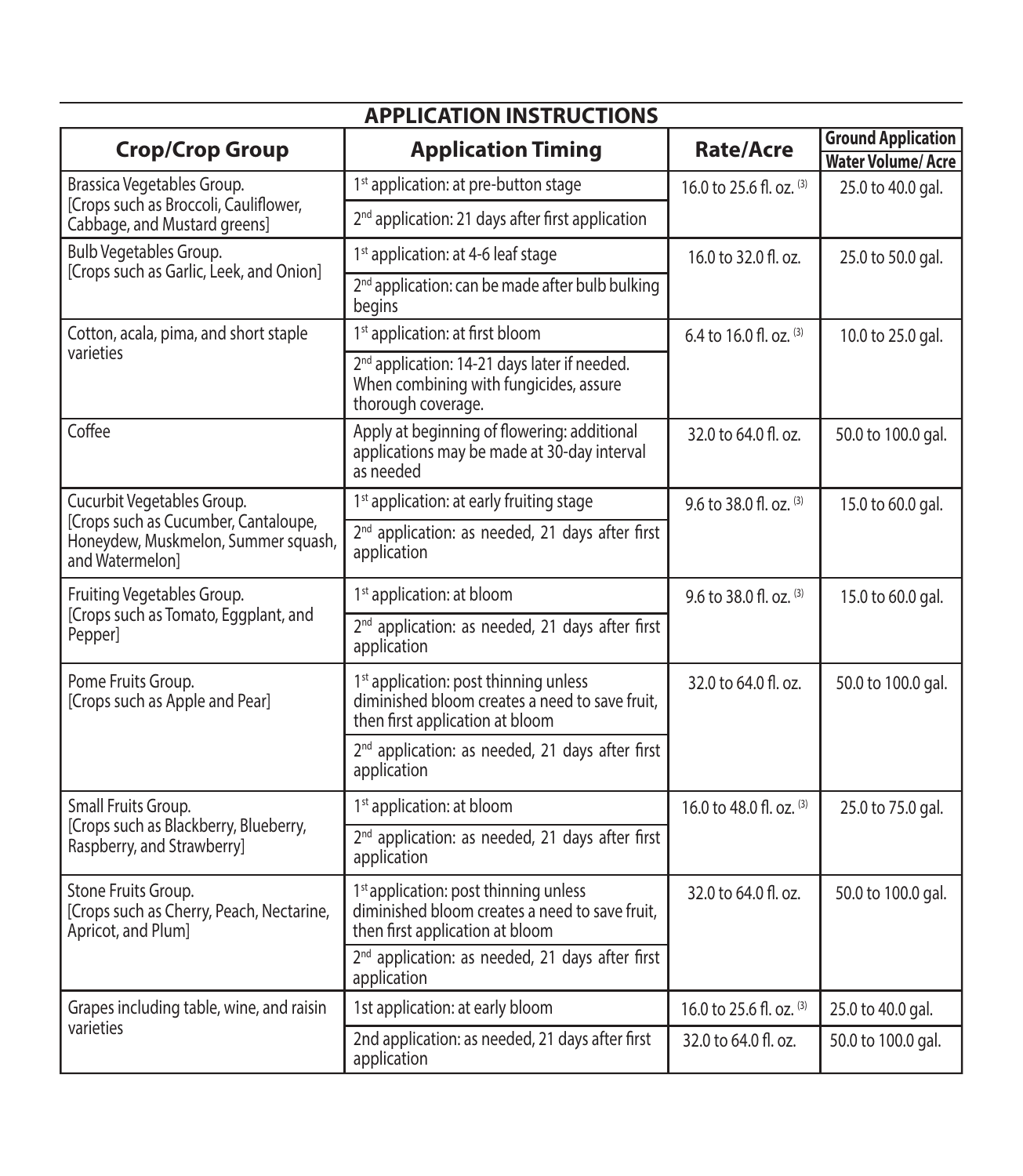| <b>Crop/Crop Group</b>                                                                         | <b>Application Timing</b>                                                                                                                          | Rate/Acre                 | <b>Ground Application</b><br><b>Water Volume/Acre</b> |
|------------------------------------------------------------------------------------------------|----------------------------------------------------------------------------------------------------------------------------------------------------|---------------------------|-------------------------------------------------------|
| Herbs and Spice Group.<br>[Crops such as Basil, Dill, Mustard, and<br>Sage]                    | 1st application: during mid-season growth                                                                                                          | 16.0 to 25.6 fl. oz.      | 25.0 to 40.0 gal.                                     |
|                                                                                                | 2 <sup>nd</sup> application: as needed, 21 days after first<br>application                                                                         |                           |                                                       |
| Hemp                                                                                           | 1st application: at early bloom                                                                                                                    | 9.6 to 32.0 fl. oz. $(3)$ | 15.0 to 50.0 gal.                                     |
|                                                                                                | 2 <sup>nd</sup> application: as needed, 21 days after first<br>application                                                                         |                           |                                                       |
| Hops                                                                                           | 1st application: at inflorescence emergence                                                                                                        | 16.0 to 48.0 fl. oz. (3)  | 25.0 to 75.0 gal.                                     |
|                                                                                                | 2 <sup>nd</sup> application: may be made 14-21 days later                                                                                          |                           |                                                       |
| Leafy Vegetables Group.                                                                        | 1st application: during mid-season growth                                                                                                          | 8.0 to 12.8 fl. oz. (3)   | 25.0 to 40.0 gal.                                     |
| [Crops such as Celery, Head lettuce,<br>Leaf lettuce, and Spinach]                             | 2 <sup>nd</sup> application: as needed, 21 days after first<br>application                                                                         |                           |                                                       |
| Legume Vegetables Group. (succulent                                                            | Begin applications at 10% bloom                                                                                                                    | 6.4 to 16.0 fl. oz. (3)   | 10.0 to 25.0 gal.                                     |
| and dried)<br>[Crops such as Beans (all types), Peas,<br>and Soybeans <sup>(1)(2)</sup> ]      | 2 <sup>nd</sup> application: as needed, 21 days after first<br>application.<br>When combining with fungicides, assure<br>thorough coverage.        |                           |                                                       |
| Non-grass Animal Feeds such as Alfalfa,<br>Clover, Hay and Vetch                               | Seedling alfalfa, clover, hay and vetch: Apply<br>before first cutting.<br>For established crop, apply at green-up and<br>5-10 days after cutting. | 6.4 to 16.0 fl. oz. (3)   | 10.0 to 25.0 gal.                                     |
| Peanut including all commercial                                                                | 1st application: at pegging                                                                                                                        | 9.6 to 16.0 fl. oz. (3)   | 15.0 to 25.0 gal.                                     |
| varieties                                                                                      | 2nd application: during pod fill                                                                                                                   |                           |                                                       |
| Oil Seed Crops Group.<br>[Crops such as Canola <sup>(1)(2)</sup> , Flax, and<br>Sunflowerl     | 1st application: at flower to full flower. When<br>combining with fungicides, assure thorough<br>coverage.                                         | 6.4 to 16.0 fl. oz. (3)   | 10.0 to 25.0 gal.                                     |
|                                                                                                | 2nd application: as needed, 21 days after first<br>application                                                                                     |                           |                                                       |
| Corn <sup>(1)(2)</sup> (field, pop, sweet)                                                     | Make 1st application from just before tassel,<br>up until full tassel. When combining with<br>fungicides, assure thorough coverage.                | 6.4 to 16.0 fl. oz. $(3)$ | 10.0 to 25.0 gal.                                     |
|                                                                                                | 2nd application: may be made 14 days later                                                                                                         |                           |                                                       |
| Citrus Fruit Group.<br>[Crops such as Grapefruit, Lemon, Lime,<br>Sweet Orange, and Tangerine] | 1st application: at bloom                                                                                                                          | 32.0 to 64.0 fl. oz.      | 50.0 to 100.0 gal.                                    |
|                                                                                                | 2nd application: as needed, 21 days after first<br>application                                                                                     |                           |                                                       |
| Small Grains Group.<br>[Crops such as Barley, Millet, Oat, Rice,<br>Rye, Sorghum, and Wheat]   | 1st application: at vegetative stage, before<br>bloom until grain set                                                                              | 6.4 to 16.0 fl. oz. $(3)$ | 10.0 to 25.0 gal.                                     |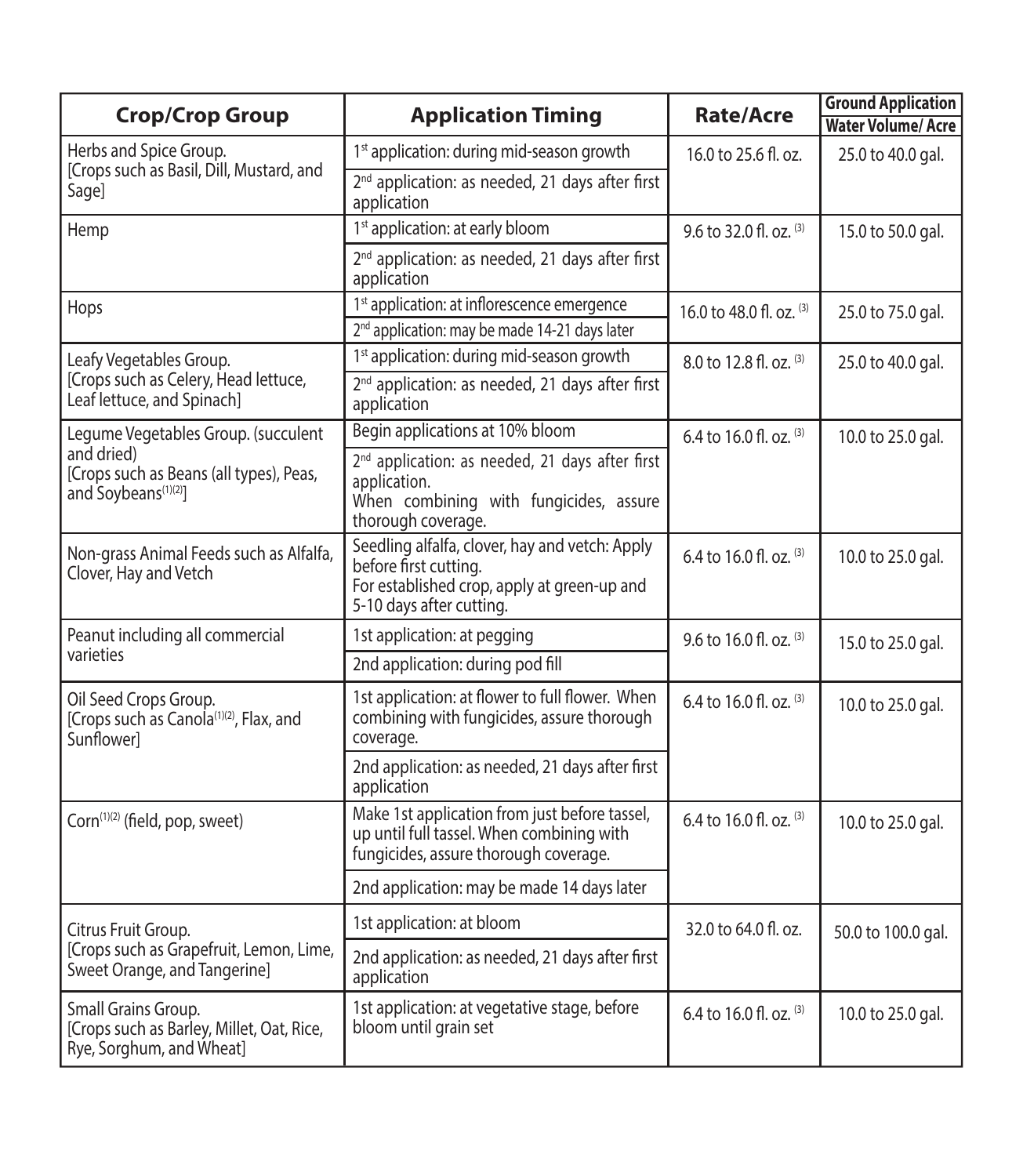| <b>Crop/Crop Group</b>                                                                                                    | <b>Application Timing</b>                                                                         | Rate/Acre                 | <b>Ground Application</b><br><b>Water Volume/Acre</b> |
|---------------------------------------------------------------------------------------------------------------------------|---------------------------------------------------------------------------------------------------|---------------------------|-------------------------------------------------------|
| Root Vegetables Group.<br>[Crops such as Carrot, Ginseng,<br>Horseradish, Parsley (turnip-rooted),<br>Radish, and Turnip] | Application at 4-6 leaf stage                                                                     | 9.6 to 16.0 fl. oz. (3)   | 15.0 to 25.0 gal.                                     |
| Sugar beet                                                                                                                | Application at 6-8 leaf stage for root size.<br>Apply at row closure to increase sugar production | 9.6 to 16.0 fl. oz. (3)   | 15.0 to 25.0 gal.                                     |
| Tree Nuts Group.                                                                                                          | 1st application: at 10% to full bloom                                                             | 32.0 to 64.0 fl. oz.      | 50.0 to 100.0 gal.                                    |
| [Crops such as Almond, Pistachio, Walnut,<br>and Pecanl                                                                   | 2 <sup>nd</sup> application: at small fruit set                                                   |                           |                                                       |
| Tuber Vegetables Group.<br>[Crops such as Potato, Sweet potato, and<br>Yam]                                               | 1st application: at tuber bulking stage or bloom                                                  | 9.6 to 16.0 fl, oz, $(3)$ | 15.0 to 25.0 gal.                                     |

(1) Follow the most restrictive of the labeling limitations and precautions of all products used in mixtures. Always make a sample of **OnWardTM MAX** and other products to determine tank mix compatibility prior to application. This product can be tank mixed with glyphosate products registered for use on Roundup Ready® crops.

(2) Follow the most restrictive of the labeling limitations and precautions of all products used in mixtures. Always make a sample of **OnWard™ MAX** and other products to determine tank mix compatibility prior to application. This product can be tank mixed with products registered for use on LibertyLink® crops.

(3) Carrier volumes of 10 gallons per acre or less require the use of 6.4 oz./acre minimum due to reduced coverage, which includes aerial applications. Aerial application with 9.9 gallons per acre or less requires the use of 6.4 oz/acre minimum due to reduced coverage but increased concentration. Aerial applications with 10 or more may use the recommended 0.5% solution.

#### **For Greenhouse Establishment or Production**

| <b>Crop Group</b>                                                                                     | <b>Amount of Onward</b>                             | <b>Application Directions and Timing</b>                                                                                        |  |
|-------------------------------------------------------------------------------------------------------|-----------------------------------------------------|---------------------------------------------------------------------------------------------------------------------------------|--|
| Leafy Vegetables Group.<br>[Crops such as Celery, Head and leaf<br>lettuce, Kale, Spinach, and Herbs] | 64.0 oz/100 gallons in 30 to 80 gallons per<br>acre | $\cdot$ 1 <sup>st</sup> application: mid vegetative growth<br>. 2 <sup>nd</sup> application: can be made 21 to 30<br>davs later |  |
| Fruiting Vegetables Group.<br>[Crops such as Eggplant, Pepper, and<br>Tomatol                         | 64.0 oz/100 gallons in 30 to 80 gallons per<br>acre | • 1 <sup>st</sup> application: at bloom<br>• 2 <sup>nd</sup> application: can be made 21 to 30<br>davs later                    |  |

### **ORNAMENTALS**

### **Greenhouse and Nursery Grown Ornamentals**

Differences in responsiveness may vary from one cultivar to another or from one set of growing conditions to another. Unless previous experience dictates otherwise, prior to widespread use, test a small number of plants from each cultivar to verify desired efficacy.

#### **APPLICATION INSTRUCTIONS**

**OnWardTM MAX** is applied to foliage of ornamentals and leaves of bedding plants. Mixing instructions: dilute 6.4 fluid ounces of OnWard™ MAX in 10 gallons (189.3 mL/10 gal) of water (1:200 dilution); for smaller quantities, mix 0.64 fluid ounces **OnWard™ MAX** (1.3 Tbsp or 19.2 mL) per 1 gallon of water. Use sufficient volume of water to obtain uniform coverage. Thorough coverage is necessary for best results.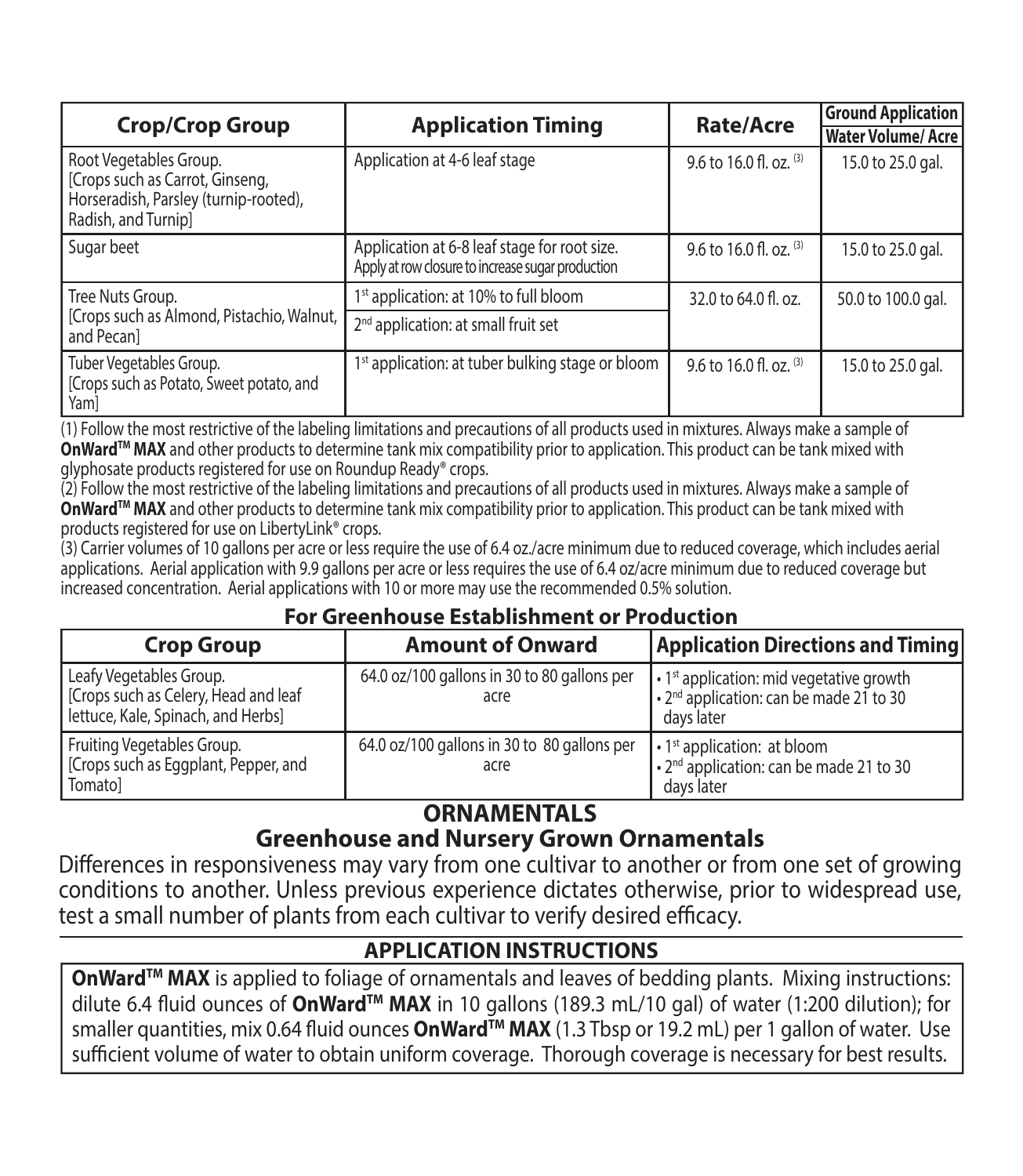| Plant                                                                                                                                                                                                                                                                                                                                                                                | <b>Timing</b>                                                                                                                                                                        | OnWard™ Max Rate | <b>Volume of</b><br>Water |
|--------------------------------------------------------------------------------------------------------------------------------------------------------------------------------------------------------------------------------------------------------------------------------------------------------------------------------------------------------------------------------------|--------------------------------------------------------------------------------------------------------------------------------------------------------------------------------------|------------------|---------------------------|
| <b>Foliage Plants:</b><br>Aglaonema, Ajuga, Anthurium,<br>Aphelandra, Caladium, Cissus,<br>Dieffenbachia, Dracaena, Ficus,<br>Fittonia, Gynura, Hoya, Maranta,<br>Palms, Peperomia, Philodendron,<br>Pilea, Pothos, Schefflera,<br>Schlumbergera, Spathiphyllum,<br>Syngonium, Tradescantia and<br>similar foliage plants                                                            | 1 <sup>st</sup> application: at the beginning of the<br>season                                                                                                                       | 1.3 tbsp.        | $1.0$ gal.                |
|                                                                                                                                                                                                                                                                                                                                                                                      | Subsequent applications: spray foliage<br>2-3 times throughout the year at even<br>intervals                                                                                         | 6.4 oz.          | 10.0 gal.                 |
| <b>Bedding and Flowering Plants:</b><br>Abutilon, Aglais, Alyssum,                                                                                                                                                                                                                                                                                                                   | <b>Bedding Plants:</b><br>1 <sup>st</sup> application: at 3-5 leaf stage                                                                                                             | 1.3 tbsp.        | $1.0$ gal.                |
| Calceolaria, Canna, Carnation,<br>Champaca, Chrysanthemum,                                                                                                                                                                                                                                                                                                                           | 2 <sup>nd</sup> application: at 10-14 days prior to<br>sale                                                                                                                          | 2.6 oz.          | 4.0 gal.                  |
| Cineraria, Columbine, Coral Bells,<br>Cyclamen, Dahlia, Delphinium,<br>Dianthus, Foxglove, Fuchsia,<br>Gardenia, Gazania, Geranium,<br>Gladiolus, Gloxinia, Impatiens, Iris,<br>Jasminum, Lily, Lupine, Marigold,<br>Michelia, Monarda, Osmachus,<br>Petunia, Poinsettia, Portulaca,<br>Roses, Salvia, Scabiosa, Sedum,<br>Sempervivum, Tulips, Vinca, Zinnia,<br>and similar plants | <b>Established Plants:</b><br>1 <sup>st</sup> application: at 21-30 days after<br>transplanting or in the Spring as<br>re-growth begins<br>2 <sup>nd</sup> application: at flowering | 6.4 oz.          | 10.0 gal.                 |
| <b>Woody Ornamentals:</b><br>Arborvitae, Aucuba, Azalea,<br>Boxwood, Carissa, Chinese<br>magnolia, English Ivy, Holly,<br>Juniper, Maple, Pine, Podocarpus,<br>Rhododendron, Viburnum, and<br>similar plants                                                                                                                                                                         | 1st application: early in the season as<br>new growth begins<br>Subsequent applications: every 30 days<br>as necessary                                                               | 6.4 oz.          | 10.0 gal.                 |
| <b>Garden Grown Tree Fruits:</b><br>Apple, Asian pear, Apricot, Cherry,<br>Fig, Guava, Grape, Jujube, Kumquat,<br>Lemon, Litchi, Longara, Mango,<br>Orange, Peach, Persimmon, Plum,<br>Prunus, Starfruit and similar plants                                                                                                                                                          | 1 <sup>st</sup> application: when fruit size is<br>approximately 3-5 mm<br>2 <sup>nd</sup> application: 40 days prior to harvest                                                     | 2.6 oz.          | 4.0 gal.                  |